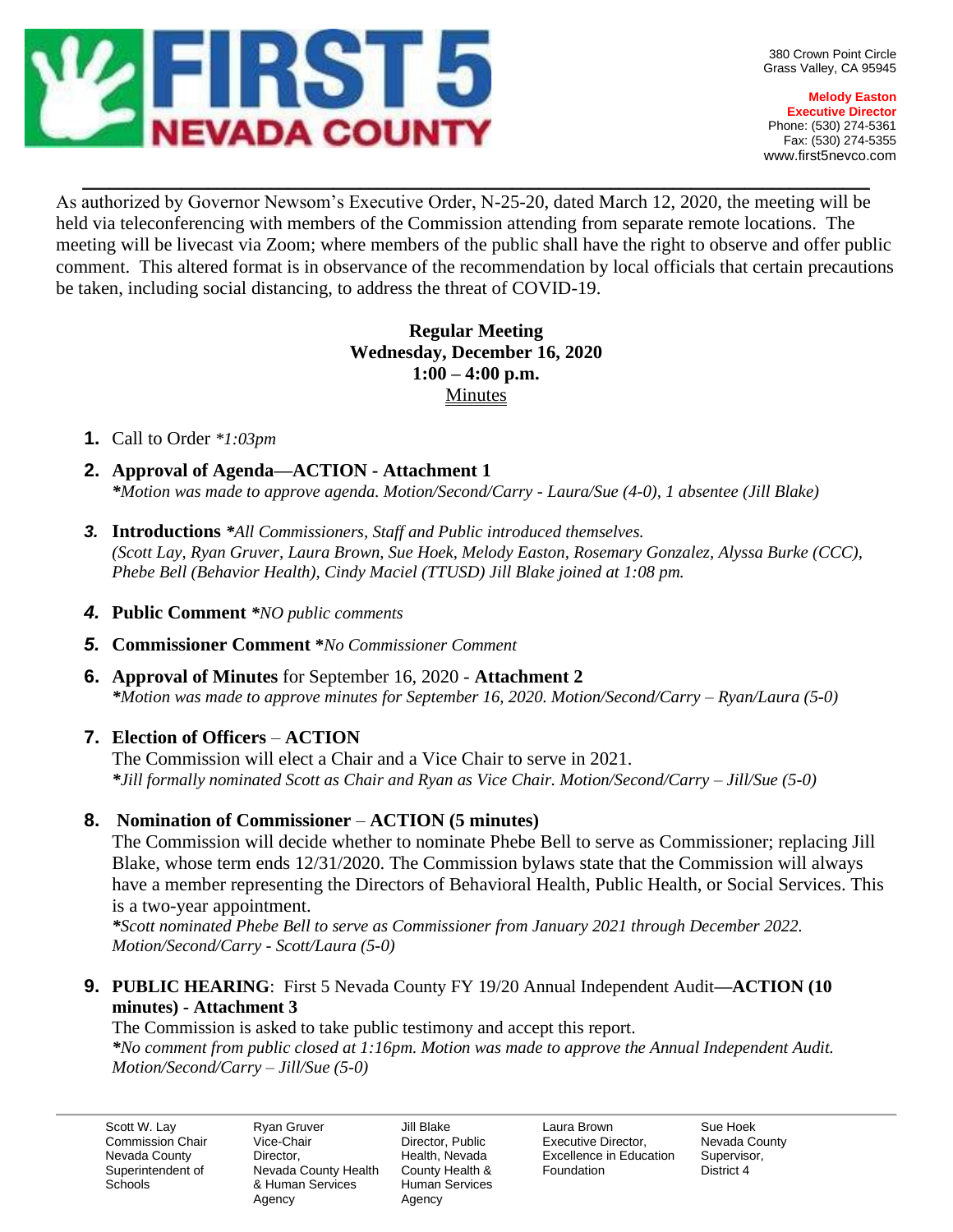**10.PUBLIC HEARING**: First 5 Nevada County FY 19/20 Annual Report Submission to First 5 California**— ACTION (15 minutes) - Attachment 4** 

The Commission is asked to take public testimony and accept this report which has been submitted to First 5 CA.

*\*No comment from public closed at 1:20 pm. Motion was made to accept Annual Report. Motion/Second/Carry – Laura/Sue (5-0)*

#### **11. Quarter 1 Grantee Reports - DISCUSSION - Attachment 5**

The Commission will review a report of the grantees' first quarter deliverables and expenditures.

## **12. Medi-Cal Administrative Activities (MAA) - Action - Attachment 6**

The Commission will review and approve the draft contract between First 5 Nevada and Nevada County Public Health for the administration and coordination of MAA-billable activities. *\*A motion was mad to approve the Draft for the administration and coordination of MAA-billable activities. Motion/Second/Carry – Ryan/Sue (4-0) 1 recused (Jill Blake)*

## **13. Home Visitation Coordination Grant - DISCUSSION - Attachment 7**

The Commission will receive an update on the HV Coordination grant process and review the Action Plan.

*\*Alyssa Burke was introduced to the commissioners as the Community Collaboration Coordinator.*

# **14.Executive Director's Report—DISCUSSION - Attachment 8**

The Executive Director will provide highlights from her written report:

- First 5 CA/First 5 Association Update
- Request for Proposals First 5 CA SPCFA decision January 28, 2021. Need to move the February meeting back?

*\*Timeline of meetings are as follows:*

- ➢ *January 28, 2021 - State Commission makes their decision re: SPCFA Funding for 2021-2024. Staff will send out announcements*
- ➢ *February 1, 2021 - Special Meeting of the First 5 Nevada Commission to finalize the amount of funding allocated for programming. Staff to send out an announcement immediately following*
- ➢ *February 17, 2021 - Regular Meeting of the First 5 Nevada Commission*
- ➢ *February 19, 2021 - deadline for application submissions*
- ➢ *February 26, 2021 - Commissioners receive hard and electronic copies of applications and scoring materials for review*
- ➢ *March 17, 2021 - Special Meeting of the First 5 Nevada Commission - primarily focused on reviewing and scoring the applications*
- ➢ *April 2021 - No Meeting*
- ➢ *May 19, 2021 - Regular Meeting of the First 5 Nevada Commission*
- ➢ *June1 6, 2021 - Regular Meeting of the First 5 Nevada Commission*
- Emergency Supplies and Books

*\*Final Shipment of Emergency Supplies should arrive before the end of December. Supplies have been distributed to Childcare Providers, Families, Nevada County Food Bank, and the Friendship Club for use at their Learning Hub at the Fairgrounds.* 

• Emergency Supplies and Books *\*3000 books from First 5 CA will be delivered late December or early January to be distributed in Eastern and Western Nevada County. Cindy Maciel from TTUSD will help with distribution.* 

**This agenda was posted on the web at www.first5nevco.com. Posted on December 9, 2020.**

**Upon request, First 5 Nevada County will provide written agenda materials in appropriate alternative formats, or disability-related modification or accommodation, including auxiliary aids or services, to enable individuals with disabilities to participate in public meetings. A request should include your name, mailing address, phone number and brief description of the requested materials and preferred alternative format or auxiliary aid or service. We will process your request as quickly as possible. Requests should be sent to: Melody Easton at First 5 Nevada County, 380 Crown Point Circle, Grass Valley, CA 95945, or rosemary@first5nevco.org.**